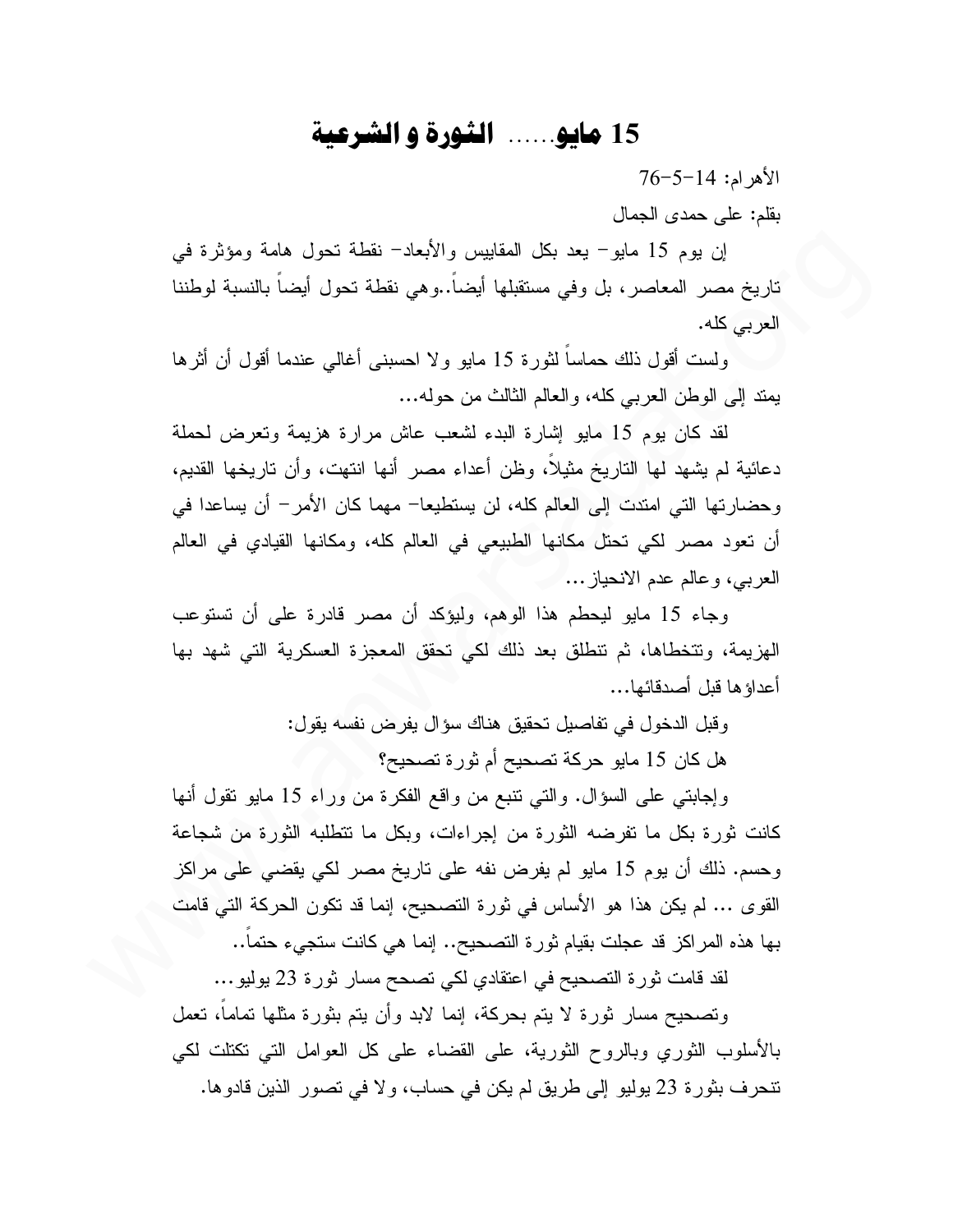ولابد من وقفة هنا، نعود معها إلى الوراء، إلى هزيمة بونيو 1967..

لقد كانت نلك الهزيمة نتيجة لخطأ في النظام وكان قرار الرئيس عبد الناصر بالنتحي اعتر افا منه بأن النظام مسئول مسئولية مباشرة عن الهزيمة.

وكانت مسيرة الجماهير النلقائية بومي 9 و 10 يونيو تمسكاً بعبد الناصر نفسه وليس بالنظام أو المنهج الذي يسير عليه، بدليل أن عبد الناصر نفسه وليس بعد أن عاد لتولَّى السلسلة قام بتعديلات واسعة انتهت بصدور ببان 30 مارس.

ومع ذلك فعندما انتقل الرئيس عبد الناصر إلى رحمة الله، لم تكن التعديلات التي أجراها قد أدت إلى نغيير النظام وأسلوبه في الحكم، ولم يكن بيان 30 مارس قد نحول من مبادئ على الورق إلى نطبيق عملي ينعكس أثره على جماهير للشعب.

إذن، كان على الرئيس السادات عندما تولى السلطة عندما تولى السلطة أن يقوم بثورة على الأوضاع القائمة لكي يعيد ثورة 23 بوليو إلى مسارها الحقيقي أي يعيد إليها شر عبتها…

وبدأ الرئيس السادات بعد نوليه بشهرين خطوات العمل وكانت البداية الطبيعية هي التخلص من مراكز القوى....

وخرجت جماهير الشعب تجدد ثبتها بالرئيس السادات وتؤكد في استفتاء غير مسجل تأييدها الذي أعطته له في الاستفتاء الذي جرى قبل أحداث 15 مايو بسبعة أشهر …

وهؤلاء الذين يتسابقون اليوم لارنداء قميص عبد الناصر ويحاولون الفصل بين ثورة 23 بوليو وثورة 15 مايو، إنما هم مجموعة أبعدت عن المسرح وقضيي على انتهازيتها، وتحكمها ووضع حد للمكاسب التبي كانت تحصل عليها على حساب الشعب و انسانبته و کر امته...

وكان على ثورة 15 مايو، بعد أن عادت بثورة 23 يوليو إلى مسارها وشرعيتها، أن نواصل السير في الطريق ونكمل المشوار …

وبدأت الخطوات بأسلوب واع وحكيم...

أعادت للشعب الشعور بالانتماء ... انتهت كل الإجراءات الاستثنائية وفي مقدمتها إغلاق المعتقلات وإلغاء الحراسات.

> أقامت دولة المؤسسات. أعادت للقانون هيبته، فأصبح لا سلطان إلا له.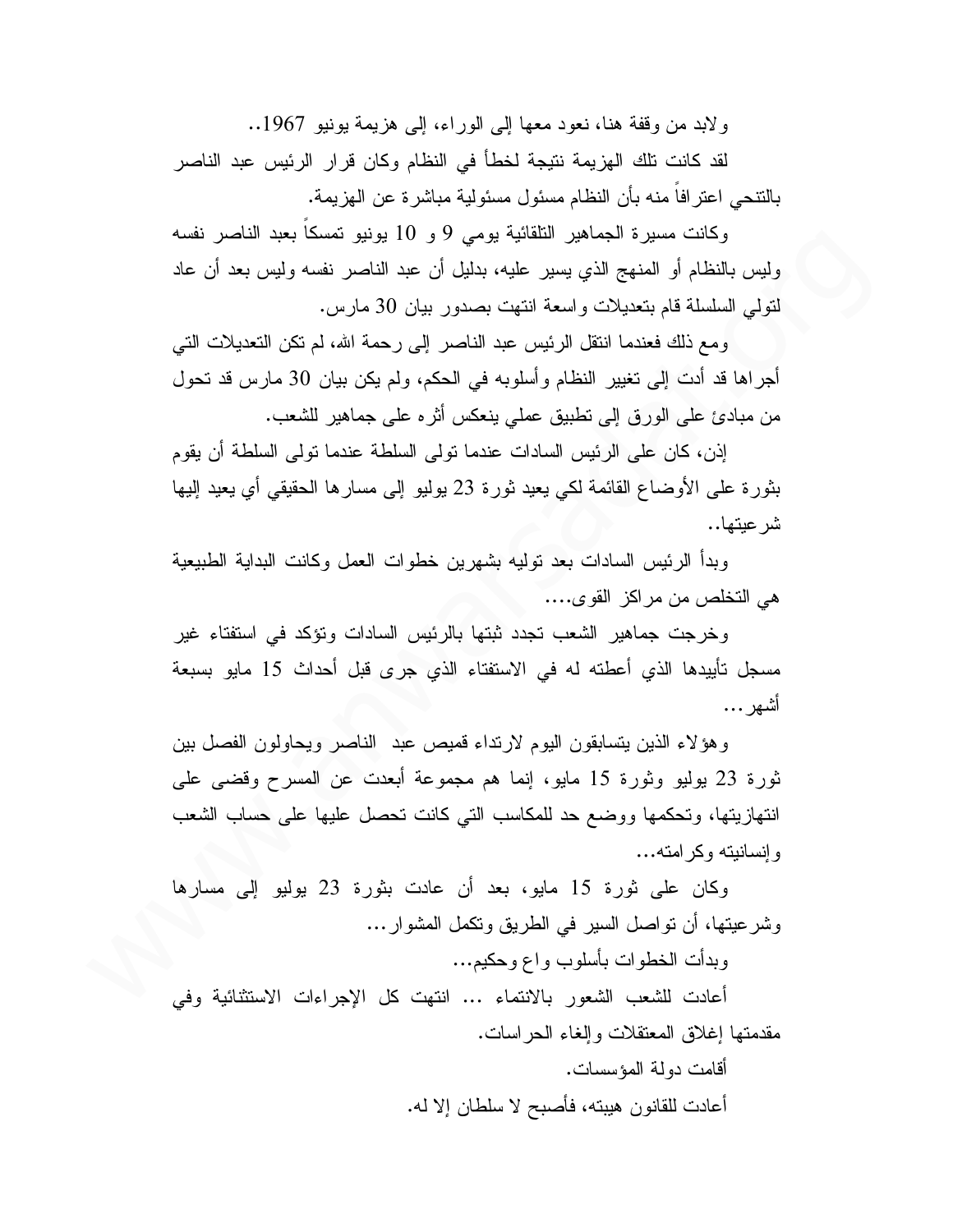وبهذه الخطوة بدأ الشعب وكتب بالمئات، وبرامج في التليفزيون تقتحم بيت كل مواطن في العالم...

وأذكر أننبي في عام 1969 شاهدت محلاً للعب في إحدى المدن الأوروبية صمم كل اللعب التي وضعها في مواجهة محله وأشكال قادة إسرائيل.. أي أن الصهيونية لم نترك حتى الأطفال إلا وحاولت كسب إعجابهم، وتشويه صورة العرب في نفوسهم...

أمريكا.. موقفها معروف . أوروبا الغربية بكاملها كانت نقف مع إسرائيل...

إفريقيا أقامت مع إسرائيل علاقات دبلوماسية واقتصادية آسيا كان معظم دولها تعطف على إسر ائيل...

ولقد أدت هذه الصورة المزعجة إلى نسرب اليأس إلى كثيرين من صناع القرار في العالم العربي، وهيئ لهم أن تغيير هذه الصورة أمر يحرق كل من يحاوله...

وجاءت حرب أكتوبر... وكانت بمثابة الناقوس الذي دق ليفيق هؤلاء الذين حقنوا بمخدر الصهيونية وبدأت مصر نتحرك...

وكانت زيارة الرئيس السادات الأولى لفرنسا الني وقفت ونقف معنا بشكل يدعو إلى الإعجاب والنقدير …

ثم جاءت الزبار ة الثانية لأمريكا....

ولقد علقت إحدى الصحف البريطانية على هذه الزيارة بقولها أن الرئيس السادات يذهب بنفسه إلى عرين الأسد!!

وذهب السادات إلىي أمريكا وكانت زيارته بمثابة تحطيم للأسطورة التي عشناها سنو ات طويلة، بأن لا أمل في أمريكا، و أي محاولة معها إضاعة للجهد و الوقت...

أستقبل الر ئبس السادات استقبالا حافلاً.

ولن أنسى زيارة الرئيس للكونجرس وكيف أستقبله الأعضاء وصفقوا له...

ومن على المنبر الذي طالما سمع نأبيداً لإسرائيل وهجوماً على العرب، وقف الرئيس السادات ليقول رأيه في صراحة وشجاعة في سياسة أمريكا وفي مطالب العرب...

وبدأ علامات التغيير تظهر على سطح السياسة الأمريكية ولست أدعى أنها أخذت قوة وسرعة الريح إنما هي "السمة" يمكن بالمثابرة أن نقوى ونشتد ودليل ذلك: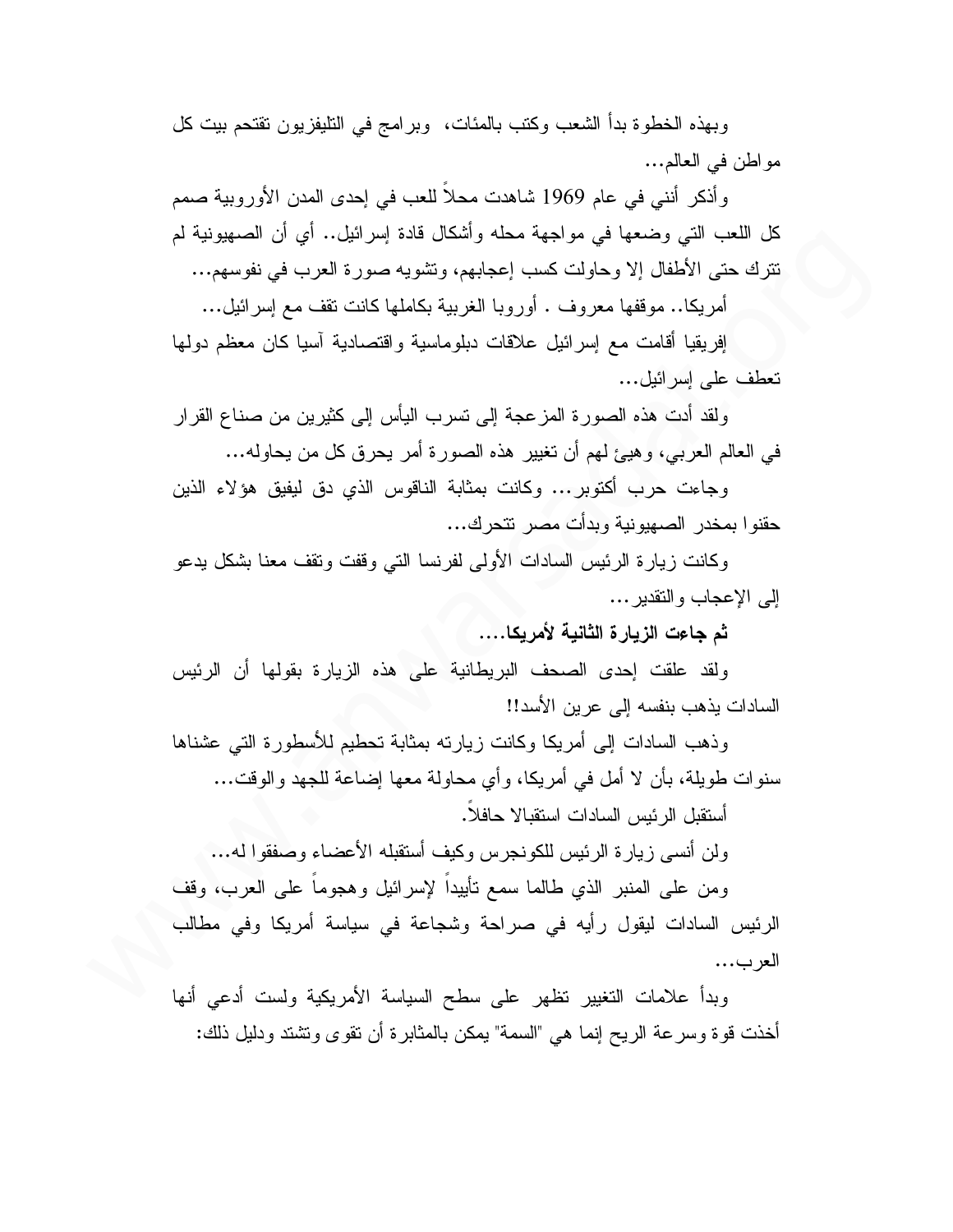أولاً: الموافقة على أن تبيع أمريكا لمصر ست طائرات لنقل العتاد ا لحربي، وأهمية هذا القرار ليس في الصفقة، ولكن في المبدأ الذي يمكن أن يتطور على الأحسن وهذا هو سر ثورة إسرائيل ضد القرار …

ثانياً: رفض الرئيس الأمريكي فورد– وهو مقدم على انتخابات– زيارة المعونة لإسر ائبل.

ثالثاً: منظمة تحرير فلسطين أصبحت موضع مناقشة في أمريكا كممثلة للشعب الفلسطيني، الذي اعترفت بحقوقه السلطات الأمريكية، حتى أن كارتر – ذلك الصاروخ الذي انطلق في سماء الحزب الديمقراطي والذي أصبح نقريباً هو مرشح الحزب في الانتخابات، تحدث في حديث له مع "النيوزويك" عن منظمة التحرير وضرورة التعامل معها……

ولقد زارنا مؤخراً السنانور جاكوب جافيتس وهو من أكثر أعضاء الشيوخ نأييداً لإسرائيل وقد زار أيضا سوريا وإسرائيل وما قاله في القاهرة قاله في دمشق وقاله في تل أبيب.

قال جافيتس...

لا يصح أن تعطل الانتخابات في أمريكا أو في مصر أو في إسرائيل عملية إقامة السلام .. لابد و أن تستمر هذه العملية بصرف النظر عن الانتخابات.

وهذا هو السر في الهجوم الذي يتعرض له جافيتس الآن في صحافة إسرائيل، لأنها– أي حكومة إسرائيل– تلعب أوراقها على أساس تغيير القيادة الأمريكية لكي تكسب إسر ائيل أطول وقت ممكن ونؤجل تحقيق السلام...

ثم كانت الخطوة النالية للرئيس السادات زيارة عدد من دول أوروبا الغربية…

والنتائج العظيمة التي أسفرت عنها نلك الزيارات معروفة ومعلنة رسميا .. بريطانيا وألمانيا الغربية وإيطاليا والنمسا نعلن نأبيدها لجلاء إسرائيل عن كل الأراضي العربية وضرورة قيام الكيان الفلسطيني...

وما تعلَّنه كل تلك الدول بنسحب على كل دول السوق الأوربية المشتر كة...

أما بالنسبة لإفريقيا فمازال موقفها كما هو بعد حرب أكتوبر … لا علاقة مع إسرائيل ولا نعامل اقتصادي أو نجاري معها…

والدول الأسيوية في الأمم المتحدة وقف نؤيد القضايا العربية وتتحمس لها، وزيارة السيد حسني مبارك للصين نؤكد الصداقة التي تربطنا ببكين.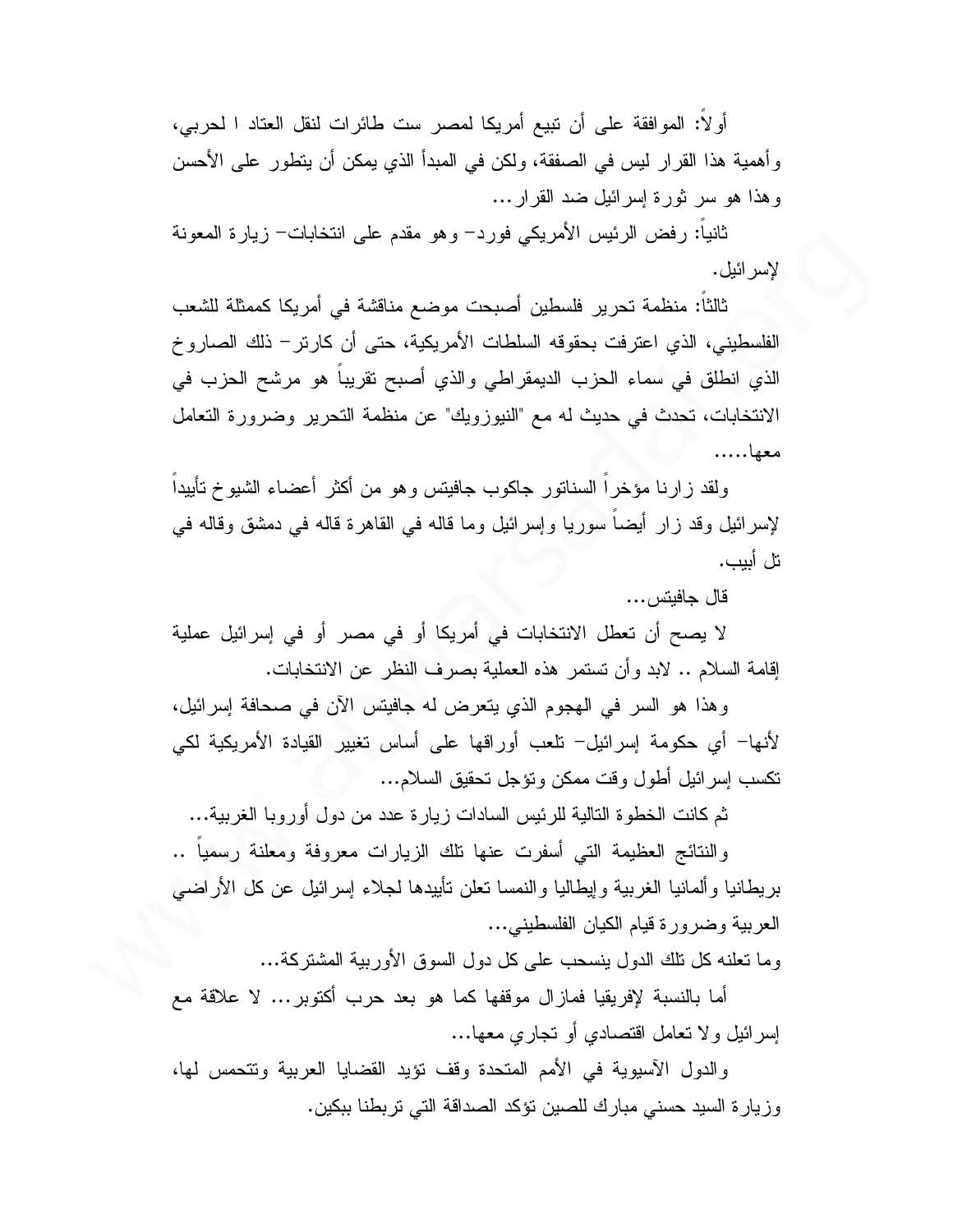كل هذا يعني أمرٍ أ و احداً … أن حركة مصر – المنبعثة من مبادئ 15 مايو – قد نجحت وحققت الكثير .. الكثير ... لا بالنسبة لها فقط، إنما أيضا بالنسبة للقضية الفلسطبنية...

وكان المسار الثاني لثورة 15 مايو هو العودة إلى الشرعية الدستورية.... وقد تم ذلك في خطوات كل واحدة مترتبة على التي قبلها...

رفع الرقابة عن الصحف....، نطوير الاتحاد الاشتراكي...، نطبيق الديمقراطية السياسية عن طريق التنظيمات السياسية كنواة لعودة الأحزاب في المستقبل....

وبهذا أصبح الدستور هو الحكم في كل شيء...

وأعلن الرئيس السادات أن القوات المسلحة المصرية قد بدأت تأخذ على عانقها حماية الدستور... أي حماية الشرعية الدستورية بعد أن انتهت مرحلة الشرعية الثورية...

وبهذا نكون ثورة 15 مايو قد حققت كل المبادئ التي قامت عليها ثورة 23 بوليو ….

يبقى بعد ذلك المسار الثالث... وهو إعادة الدماء إلى شرابين الاقتصاد المصر ى....

ونحن نعلم أن هذه الشرابين كانت قد استنزفت استنزافاً خطيراً أدى إلى تصلبها، ولقد ساعد على ذلك أن الاقتصاد العالمي كله في السنوات الثلاث الماضية تعرض هو الآخر لمشاكل التضخم والبطالة والكساد، ولا شك أن ذلك أثر أيضاً على اقتصادنا.. ومع ذلك فنحن الآن نواجه الموقف بشجاعة وصبر إلى أن تعود الدماء لتجرى في شرايين الاقتصاد المصرى...

كانت سياسة الانفتاح أولى الخطوات....

ونحن الآن بصدد سياسة النقشف...

ومع العمل المنواصل لزيادة الإنتاج الزراعي والصناعي سنعبر بإذن الله هذه المرحلة الصعبة....

هذا عرض سريع لرحلة ثورة 15 مايو في خمس سنوات.

وهي رحلة تميزت بالدق مع نفسها ومع الجماهير ومن هنا فكل ما وعدته به حققته.

والسؤال الآن: ما هو المطلوب من ثورة 15مايو بالنسبة للمرحلة القادمة؟